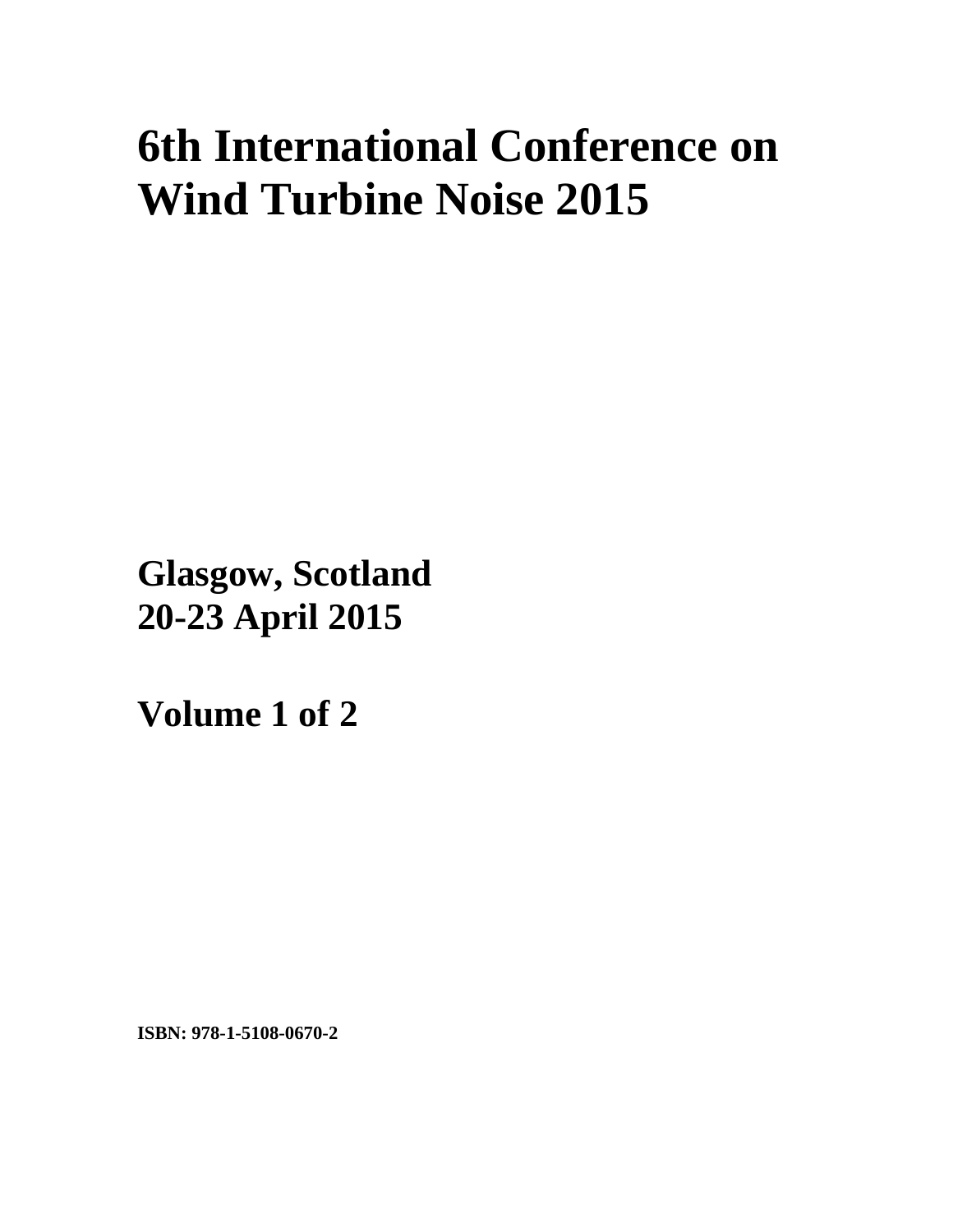**Printed from e-media with permission by:** 

Curran Associates, Inc. 57 Morehouse Lane Red Hook, NY 12571



**Some format issues inherent in the e-media version may also appear in this print version.** 

Copyright© (2015) by INCE/Europe All rights reserved.

Printed by Curran Associates, Inc. (2015)

For permission requests, please contact INCE/Europe at the address below.

INCE/Europe Riverside House 4 Oakland Vale New Brighton, Merseyside CH45 1LQ, UK

Phone: +44 (0)151 638 0181 Fax: +44 (0)151 639 5212

inceeurope@cmrl.demon.co.uk

#### **Additional copies of this publication are available from:**

Curran Associates, Inc. 57 Morehouse Lane Red Hook, NY 12571 USA Phone: 845-758-0400 Fax: 845-758-2634 Email: curran@proceedings.com Web: www.proceedings.com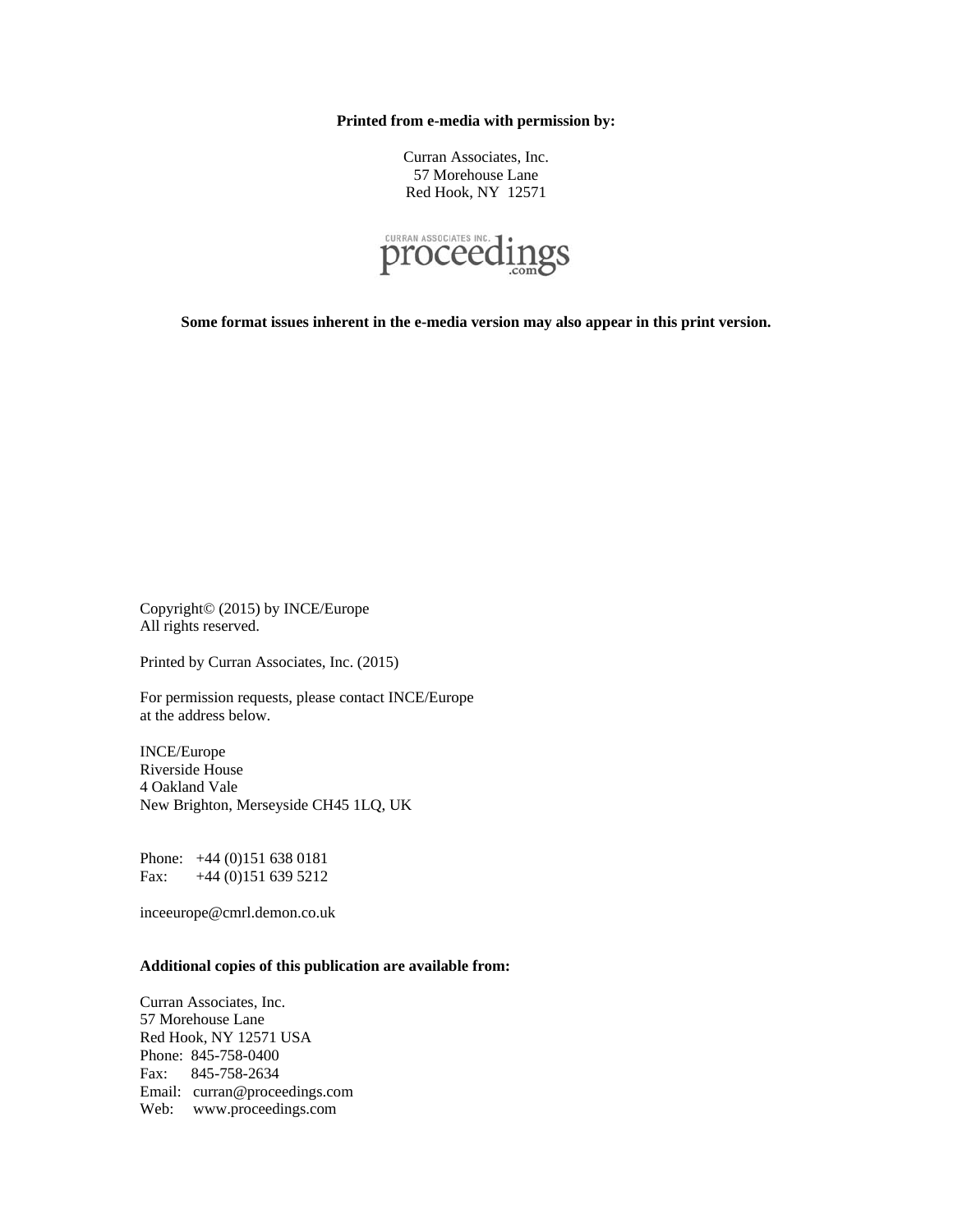# **Poster Presentations**

| Group              | Title                                              | <b>Author 1</b> |
|--------------------|----------------------------------------------------|-----------------|
|                    | The DTU Wind Energy WTN Test Facility1             | Bradley         |
|                    | Doppler analysis and processing for the            |                 |
|                    | localization of low frequency tonal sound sources  | Falourd         |
| A - Source Noise - | on blades: An experimental approach13              |                 |
| Localisation       | Observation of vibration velocity at many parts of |                 |
|                    | wind turbine and relational analysis with          | Iwase           |
|                    | propagated sound to surroundings25                 |                 |
|                    | Sound source localization on wind turbines using   | Serraris        |
|                    | a single acoustic vector sensor37                  |                 |

|                                   | Small Wind Turbines - Comparison of Acoustic<br>Noise Measurements in Accordance with IEC<br>61400-11 Ed. 3 to BWEA Small Wind Turbine<br>Guideline47 | <b>Broneske</b> |
|-----------------------------------|-------------------------------------------------------------------------------------------------------------------------------------------------------|-----------------|
| B - Source Noise -<br>Measurement | A new method for determining the wind turbine<br>noise based on the constant divergence of sound<br>pressure level56                                  | Buzduga         |
|                                   | Field comparison of IEC 61400-11 Wind turbines -<br>Part11: Acoustic noise measurement techniques:<br>Edition 3.0 and Edition 2.165                   | Joswiak         |

|  | Relationship between exposure to wind turbine<br>noise and subjective and objective sleep disorder<br>in southern part in Japan76 | <b>Morimatsu</b> |
|--|-----------------------------------------------------------------------------------------------------------------------------------|------------------|
|  | C - Receiver - Sensitivity Wind turbines - A changed environment81                                                                | <b>Palmer</b>    |
|  | Experimental study of relationship between                                                                                        |                  |
|  | amplitude modulation and detection threshold of                                                                                   | Yoon             |
|  | wind turbine noise94                                                                                                              |                  |

|                                | Study of secondary wind shield performance in<br>the field101                                                                       | Adcock           |
|--------------------------------|-------------------------------------------------------------------------------------------------------------------------------------|------------------|
|                                | Constraints imposed by and limitations of IEC<br>61672 for the measurement of wind farm sound<br>emissions121                       | Huson (2)        |
| $D -$ Receiver -<br>Monitoring | Wind noise estimation functions for low frequency<br>sound measurment in natural wind at different<br>topography types132           | <i>Kamiakito</i> |
|                                | Investigation into the influence of windscreens<br>during sound emission measurements in<br>accordance with IEC 61400-11 ed. 3.0141 | Kaufmann         |
|                                | Background noise assessment in Utrecht177                                                                                           | Balkema          |
|                                | Automated wind farm noise measurement systems<br>with feature analysis184                                                           | Jiggins          |

|                                     | A system for measuring wind turbine infrasound<br>emissions196                                    | <b>Annan</b>     |
|-------------------------------------|---------------------------------------------------------------------------------------------------|------------------|
|                                     | Stationary wind turbine infrasound emissions and<br>propagation loss measurements210              | Huson (1)        |
| E - Low Frequency and<br>Infrasound | Environmental Impact Assessment and<br>Management Plan on Wind Turbine Noise in South<br>Korea226 | Park             |
|                                     | Direct experience of low frequency noise and<br>infrasound within a windfarm community233         | <b>Swinbanks</b> |
|                                     | Measuring wind turbine coherent infrasound245 Vanderkooy                                          |                  |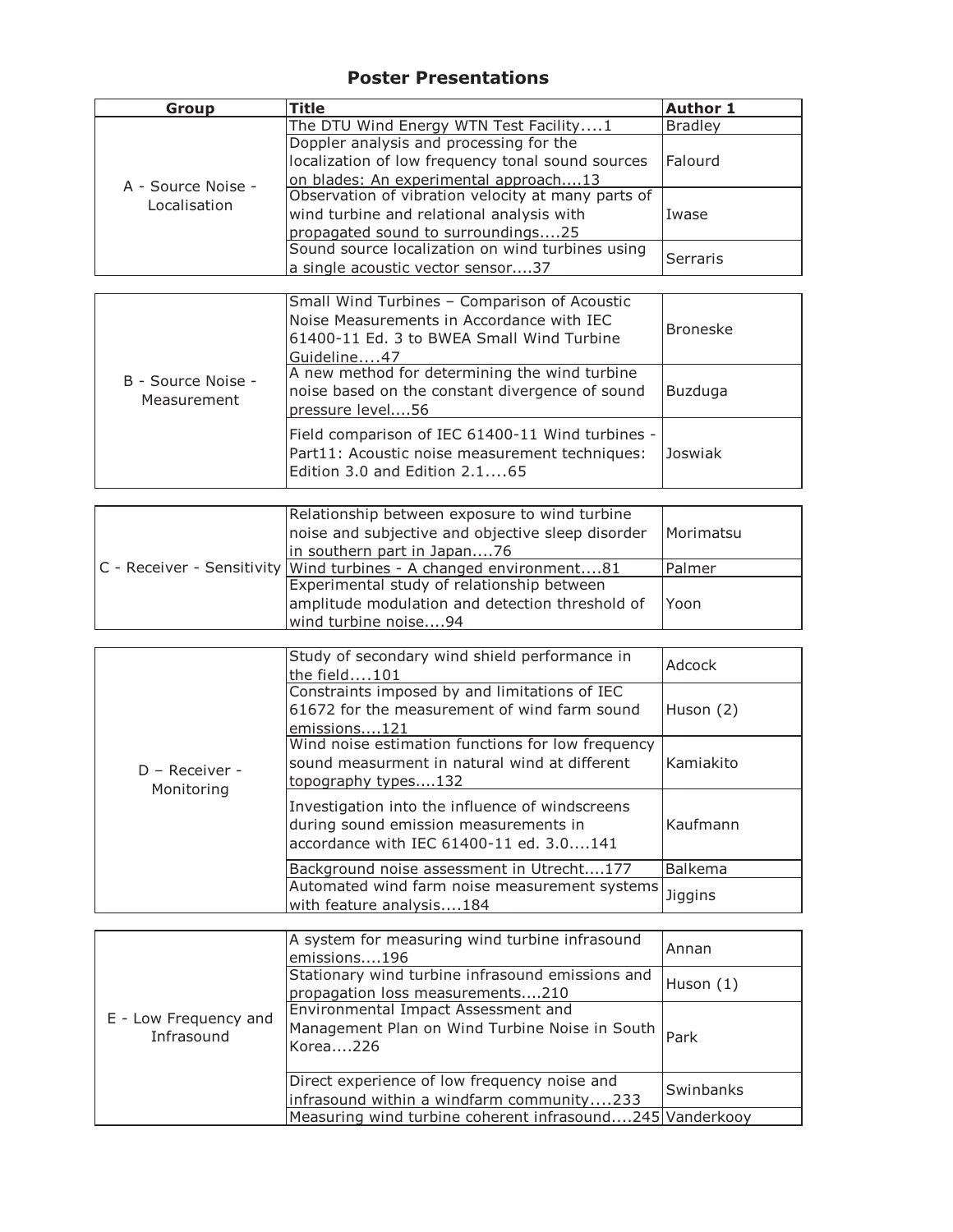| 11:00<br>Opening<br><b>Sound Propagation 1</b><br>PLENARY - Wind turbine noise propagation - results of numerical<br>11:05<br>Sims<br>modelling techniques to investigate specific scenarios261<br>11:35<br>Modeling of ground and atmospheric effects on wind turbine noise286<br>Tian<br>Metrological validation of the DIN ISO 9613-2 propagation model<br>11:55<br>Engelen<br>concerning wind turbine noise298<br>12:15<br>Prediction of variability in wind turbine noise calculations307<br>Cotte<br>12:35<br><b>Discussion</b><br>13:00<br>Lunch<br><b>Sound Propagation 2</b><br>Directivity noise attenuation values for large wind turbines - Research<br>14:00<br>Coulon<br>based on long term measurements317<br>Propagation of noise from wind farms according to the Institute of<br>14:20<br>Birchby<br>Acoustics' Good Practice Guide - a sensitivity analysis331<br>14:40<br>Low-Frequency acoustic near-field of wind-turbines342<br>Richarz<br>Prediction of infrasound and low frequency noise propagation for modern<br>15:00<br>Hansen<br>wind turbines, a proposed supplement to ISO 9613-2352<br>15:20<br><b>Discussion</b><br>15:40<br><b>Break</b><br><b>Sound Propagation 3</b><br>Influence of vertical temperature gradient on background noise and on<br>16:00<br>Bigot<br>long-range noise propagation from wind turbines371<br>Effects of built environment morphology in residential areas on resisting<br>16:20<br>Qu<br>wind turbine noise on building façades382<br>16:40<br><b>Discussion</b><br>16:50<br>Session ends | Monday 20th April 2015 - Oral Presentations |  |  |  |
|-------------------------------------------------------------------------------------------------------------------------------------------------------------------------------------------------------------------------------------------------------------------------------------------------------------------------------------------------------------------------------------------------------------------------------------------------------------------------------------------------------------------------------------------------------------------------------------------------------------------------------------------------------------------------------------------------------------------------------------------------------------------------------------------------------------------------------------------------------------------------------------------------------------------------------------------------------------------------------------------------------------------------------------------------------------------------------------------------------------------------------------------------------------------------------------------------------------------------------------------------------------------------------------------------------------------------------------------------------------------------------------------------------------------------------------------------------------------------------------------------------------------------------------------------------------|---------------------------------------------|--|--|--|
|                                                                                                                                                                                                                                                                                                                                                                                                                                                                                                                                                                                                                                                                                                                                                                                                                                                                                                                                                                                                                                                                                                                                                                                                                                                                                                                                                                                                                                                                                                                                                             |                                             |  |  |  |
|                                                                                                                                                                                                                                                                                                                                                                                                                                                                                                                                                                                                                                                                                                                                                                                                                                                                                                                                                                                                                                                                                                                                                                                                                                                                                                                                                                                                                                                                                                                                                             |                                             |  |  |  |
|                                                                                                                                                                                                                                                                                                                                                                                                                                                                                                                                                                                                                                                                                                                                                                                                                                                                                                                                                                                                                                                                                                                                                                                                                                                                                                                                                                                                                                                                                                                                                             |                                             |  |  |  |
|                                                                                                                                                                                                                                                                                                                                                                                                                                                                                                                                                                                                                                                                                                                                                                                                                                                                                                                                                                                                                                                                                                                                                                                                                                                                                                                                                                                                                                                                                                                                                             |                                             |  |  |  |
|                                                                                                                                                                                                                                                                                                                                                                                                                                                                                                                                                                                                                                                                                                                                                                                                                                                                                                                                                                                                                                                                                                                                                                                                                                                                                                                                                                                                                                                                                                                                                             |                                             |  |  |  |
|                                                                                                                                                                                                                                                                                                                                                                                                                                                                                                                                                                                                                                                                                                                                                                                                                                                                                                                                                                                                                                                                                                                                                                                                                                                                                                                                                                                                                                                                                                                                                             |                                             |  |  |  |
|                                                                                                                                                                                                                                                                                                                                                                                                                                                                                                                                                                                                                                                                                                                                                                                                                                                                                                                                                                                                                                                                                                                                                                                                                                                                                                                                                                                                                                                                                                                                                             |                                             |  |  |  |
|                                                                                                                                                                                                                                                                                                                                                                                                                                                                                                                                                                                                                                                                                                                                                                                                                                                                                                                                                                                                                                                                                                                                                                                                                                                                                                                                                                                                                                                                                                                                                             |                                             |  |  |  |
|                                                                                                                                                                                                                                                                                                                                                                                                                                                                                                                                                                                                                                                                                                                                                                                                                                                                                                                                                                                                                                                                                                                                                                                                                                                                                                                                                                                                                                                                                                                                                             |                                             |  |  |  |
|                                                                                                                                                                                                                                                                                                                                                                                                                                                                                                                                                                                                                                                                                                                                                                                                                                                                                                                                                                                                                                                                                                                                                                                                                                                                                                                                                                                                                                                                                                                                                             |                                             |  |  |  |
|                                                                                                                                                                                                                                                                                                                                                                                                                                                                                                                                                                                                                                                                                                                                                                                                                                                                                                                                                                                                                                                                                                                                                                                                                                                                                                                                                                                                                                                                                                                                                             |                                             |  |  |  |
|                                                                                                                                                                                                                                                                                                                                                                                                                                                                                                                                                                                                                                                                                                                                                                                                                                                                                                                                                                                                                                                                                                                                                                                                                                                                                                                                                                                                                                                                                                                                                             |                                             |  |  |  |
|                                                                                                                                                                                                                                                                                                                                                                                                                                                                                                                                                                                                                                                                                                                                                                                                                                                                                                                                                                                                                                                                                                                                                                                                                                                                                                                                                                                                                                                                                                                                                             |                                             |  |  |  |
|                                                                                                                                                                                                                                                                                                                                                                                                                                                                                                                                                                                                                                                                                                                                                                                                                                                                                                                                                                                                                                                                                                                                                                                                                                                                                                                                                                                                                                                                                                                                                             |                                             |  |  |  |
|                                                                                                                                                                                                                                                                                                                                                                                                                                                                                                                                                                                                                                                                                                                                                                                                                                                                                                                                                                                                                                                                                                                                                                                                                                                                                                                                                                                                                                                                                                                                                             |                                             |  |  |  |
|                                                                                                                                                                                                                                                                                                                                                                                                                                                                                                                                                                                                                                                                                                                                                                                                                                                                                                                                                                                                                                                                                                                                                                                                                                                                                                                                                                                                                                                                                                                                                             |                                             |  |  |  |
|                                                                                                                                                                                                                                                                                                                                                                                                                                                                                                                                                                                                                                                                                                                                                                                                                                                                                                                                                                                                                                                                                                                                                                                                                                                                                                                                                                                                                                                                                                                                                             |                                             |  |  |  |
|                                                                                                                                                                                                                                                                                                                                                                                                                                                                                                                                                                                                                                                                                                                                                                                                                                                                                                                                                                                                                                                                                                                                                                                                                                                                                                                                                                                                                                                                                                                                                             |                                             |  |  |  |
|                                                                                                                                                                                                                                                                                                                                                                                                                                                                                                                                                                                                                                                                                                                                                                                                                                                                                                                                                                                                                                                                                                                                                                                                                                                                                                                                                                                                                                                                                                                                                             |                                             |  |  |  |
|                                                                                                                                                                                                                                                                                                                                                                                                                                                                                                                                                                                                                                                                                                                                                                                                                                                                                                                                                                                                                                                                                                                                                                                                                                                                                                                                                                                                                                                                                                                                                             |                                             |  |  |  |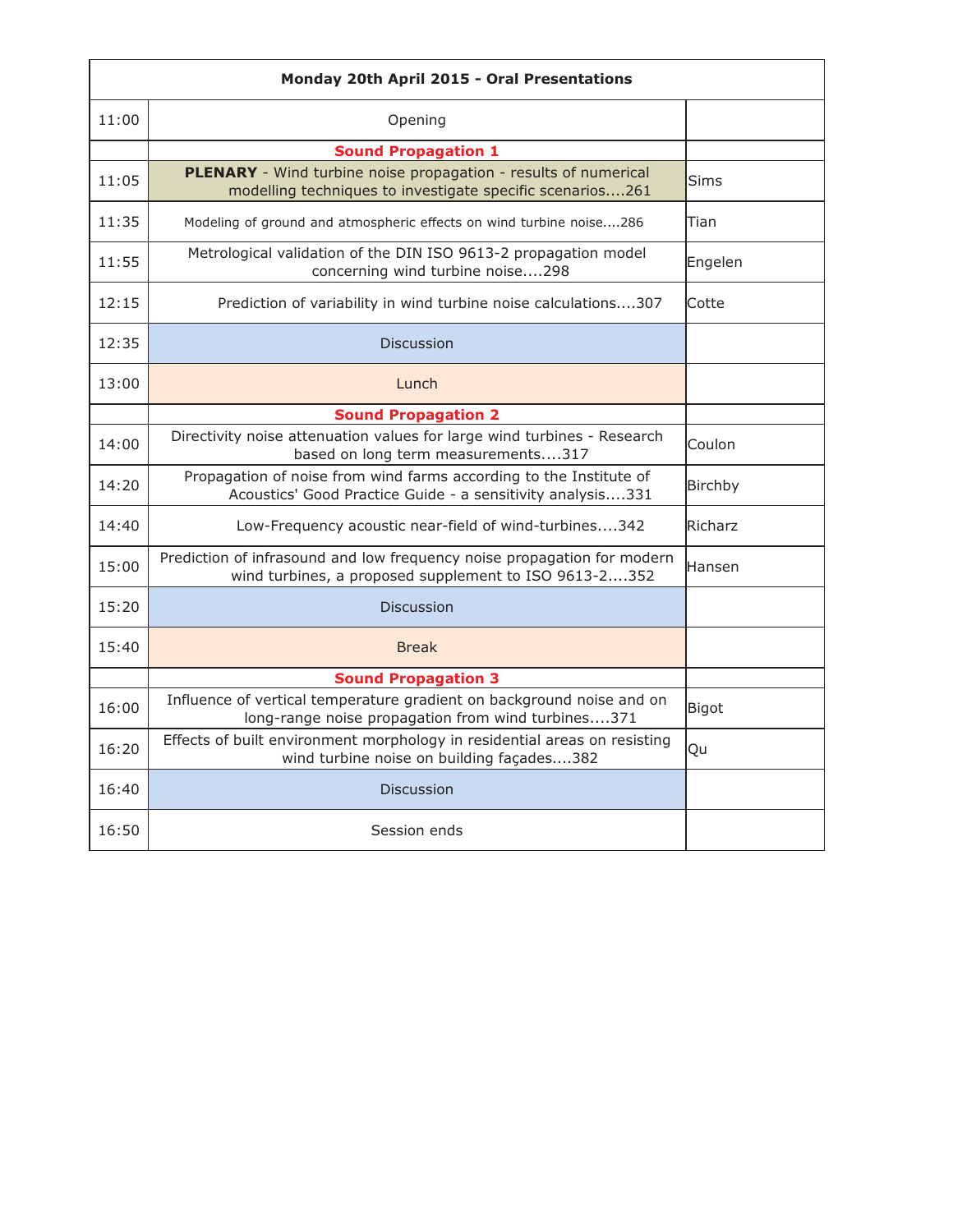|       | Tuesday 21st April 2015 - Oral Presentations                                                                            |              |  |  |
|-------|-------------------------------------------------------------------------------------------------------------------------|--------------|--|--|
|       | <b>Health Effects and Annoyance</b>                                                                                     |              |  |  |
| 08:30 | PLENARY - Wind Turbine Noise and Health Study: Summary of Results391                                                    | Michaud      |  |  |
| 09:10 | Findings of the Council of Canadian Academies Expert Panel on Wind<br>Turbine Noise and Human HealthN/A                 | Howe         |  |  |
| 09:30 | Impact of wind-turbine noise on local residents in mountainous terrain at<br>Lista Windfarm, South Norway412            | Vagene       |  |  |
| 09:50 | Compliance isn't everything426                                                                                          | Large        |  |  |
| 10:10 | Noise from wind turbines and health effects - Investigation of wind turbine<br>noise spectra438                         | Sondergaard  |  |  |
| 10:30 | <b>Discussion</b>                                                                                                       |              |  |  |
| 10:50 | <b>Break</b>                                                                                                            |              |  |  |
|       | <b>Regulations 1</b>                                                                                                    |              |  |  |
| 11:10 | Comparative analysis of wind turbine noise assessment and rating<br>procedures in the UK, France and the Netherlands449 | Goeme        |  |  |
| 11:30 | The use of cumulative wind turbine noise related planning conditions472                                                 | Mackay       |  |  |
| 11:50 | State of the art and new perspectives for the development of noise<br>regulation of wind farms483                       | Schild       |  |  |
| 12:10 | A history of wind turbine noise regulations in the Netherlands509                                                       | van den Berg |  |  |
| 12:30 | <b>Discussion</b>                                                                                                       |              |  |  |
| 12:55 | Lunch                                                                                                                   |              |  |  |
|       | <b>Receiving Environment</b>                                                                                            |              |  |  |
| 13:55 | From good practice guidance to solving amplitude modulation for wind<br>turbine noise assessment in the UK515           | Perkins      |  |  |
| 14:15 | Wind turbines - A changed environmentN/A                                                                                | Palmer       |  |  |
| 14:35 | Modelling of house filter for wind turbine noise520                                                                     | Tachibana    |  |  |
| 14:55 | <b>Discussion</b>                                                                                                       |              |  |  |
| 15:10 | <b>Break</b>                                                                                                            |              |  |  |
|       | <b>Tonal noise</b>                                                                                                      |              |  |  |
| 15:30 | Assessment of tonal components contained in wind turbine noise in<br>immission areas527                                 | Kobayashi    |  |  |
| 15:50 | Tonal noise from wind turbines538                                                                                       | Evans        |  |  |
| 16:10 | Reduction of tonalities in wind turbines by means of active vibration<br>absorbers553                                   | Engelhardt   |  |  |
| 16:30 | <b>Discussion</b>                                                                                                       |              |  |  |
| 16:45 | Presentations end                                                                                                       |              |  |  |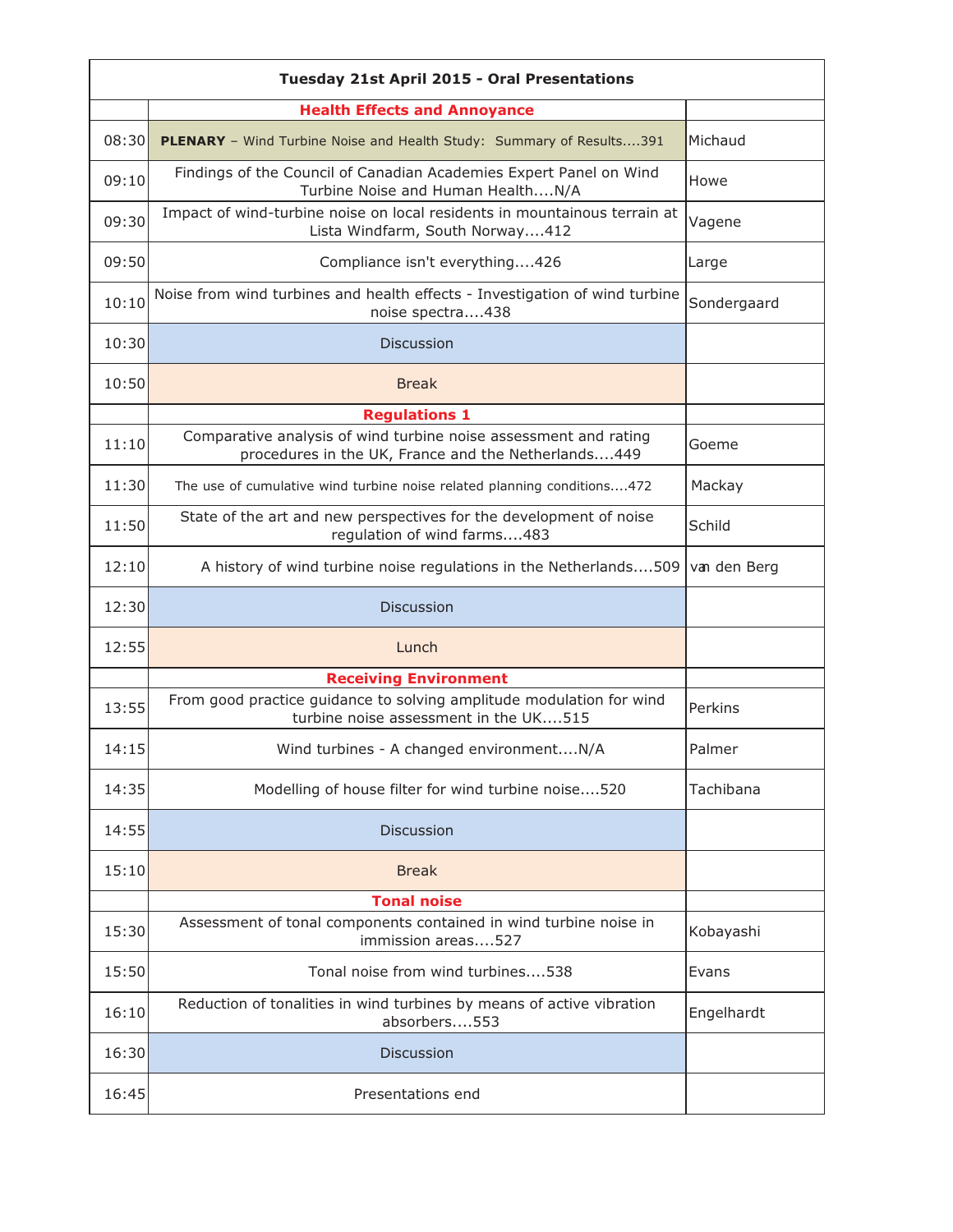# **Wednesday 22nd April 2015 - Oral Presentations - Hall 1**

|       | <b>Aeroacoustic Noise Source 1</b>                                                                                            |             |  |
|-------|-------------------------------------------------------------------------------------------------------------------------------|-------------|--|
| 08:30 | <b>PLENARY</b> - Basic principles and evidences of wind turbine noise generation<br>mechanismsN/A                             | Bertagnolio |  |
| 09:05 | Impact on flow topology of solid and permeable trailing edge serrations at<br>incidence on cambered and symmetric airfoils560 | Arce        |  |
| 09:25 | Aeroacoustic simulation of an airfoil in turbulent inflow576                                                                  | Illg        |  |

|  | $J$ c`i a $Y$ & |  |
|--|-----------------|--|
|  |                 |  |

| 09:45 | Displacement thickness evaluation for BPM-Type Airfoil-TE noise prediction<br>model585                                  | Saab           |
|-------|-------------------------------------------------------------------------------------------------------------------------|----------------|
| 10:05 | Simulation of broadband trailing-edge noise - Influence of airfoil shape and<br>flow characteristics600                 | Rautmann       |
| 10:25 | <b>Discussion</b>                                                                                                       |                |
| 10:45 | <b>Break</b>                                                                                                            |                |
|       | <b>Aeroacoustic Noise Source 2</b>                                                                                      |                |
| 11:05 | Numerical simulation of airfoil trailing edge serration noise625                                                        | Zhu            |
| 11:25 | On the measurement and prediction of wind-turbine trailing-edge noise635                                                | Stalnov        |
| 11:45 | Development of a high-fidelity noise prediction and propagation model for<br>noise generated from wind turbines670      | Debertshauser  |
| 12:05 | On predicting wind turbine noise and amplitude modulation using Amiet's<br>theory677                                    | Sinayako       |
| 12:25 | <b>Discussion</b>                                                                                                       |                |
| 12:45 | Lunch                                                                                                                   |                |
|       | <b>Aeroacoustic Noise Source 3</b>                                                                                      |                |
| 13:45 | On the noise prediction of a serrated DU96 airfoil using the Lattice Boltzmann<br>Method692                             | van der Velden |
| 14:05 | An experimental and numerical parameter study on trailing edge blowing for<br>reduced trailing edge noise703            | Gerhard        |
| 14:25 | Aeroacoustic wind tunnel experiment for serration design optimisation and its<br>application to a wind turbine rotor716 | Hurault        |
| 14:45 | Icing of wind turbines and the effect on noise - Long-term measurements732                                              | Appelqvist     |
| 15:05 | Experimental characterization of stall noise toward its modelling743                                                    | Bertagnolio    |
| 15:25 | <b>Discussion</b>                                                                                                       |                |
| 15:50 | <b>Break</b>                                                                                                            |                |
|       | <b>Small Turbines</b>                                                                                                   |                |
| 16:10 | Noise reduction for small wind turbine by trailing edge modification755                                                 | Yamagata       |
| 16:30 | Noise directivity from a vertical axis wind turbine764                                                                  | Mollerstrom    |
| 16:50 | Numerical investigation of the aeroacoustics of small vertical axis wind<br>turbines774                                 | Weber          |
| 17:10 | <b>Discussion</b>                                                                                                       |                |
| 17:25 | <b>Presentations End</b>                                                                                                |                |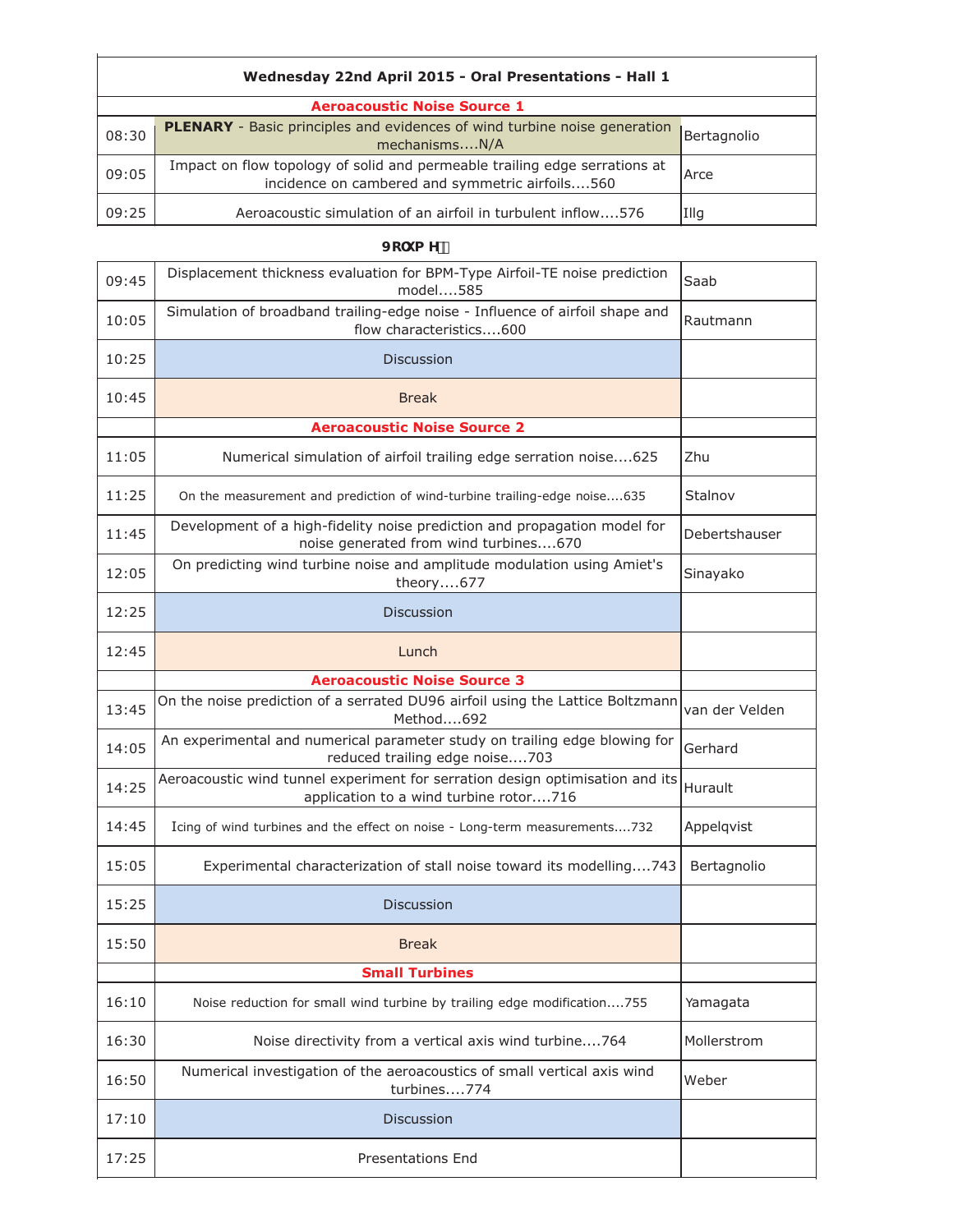|       | Wednesday 22nd April 2015 - Oral Presentations - Hall 2                                                                                  |                   |
|-------|------------------------------------------------------------------------------------------------------------------------------------------|-------------------|
| 08:30 | See Hall 1                                                                                                                               |                   |
|       | <b>Background Noise and Turbine Noise at Receivers -1</b>                                                                                |                   |
| 09:05 | Background noise map creation through a CFD wind model786                                                                                | Bartolazi         |
| 09:25 | Methods for assessing background sound levels during post-construction<br>compliance monitoring within a community797                    | Duncan            |
| 09:45 | Wind turbine noise measurement: An efficient and reliable method for<br>extracting the wind turbine noise out of the background noise808 | Trefois           |
| 10:05 | Practical measurement method of wind turbine noise815                                                                                    | Fukushima         |
| 10:25 | <b>Discussion</b>                                                                                                                        |                   |
| 10:45 | <b>Break</b>                                                                                                                             |                   |
|       | <b>Background Noise and Turbine Noise at Receivers -2</b>                                                                                |                   |
| 11:05 | Spectral discrete probability density function of measured wind turbine noise<br>in the far field825                                     | Ashtiani          |
| 11:25 | Research into a continuous wind farm noise monitoring system839                                                                          | Delaire           |
| 11:45 | Noise optimized wind park operation862                                                                                                   | Petitjean         |
| 12:05 | Wind Farm Noise Optimisation Tool871                                                                                                     | Fotheringham      |
| 12:25 | <b>Discussion</b>                                                                                                                        |                   |
| 12:45 | Lunch                                                                                                                                    |                   |
|       | <b>Infrasound</b>                                                                                                                        |                   |
| 13:45 | Progress report on synthesis of wind turbine noise and infrasound877 Walker                                                              |                   |
| 14:05 | Response to simulated wind farm infrasound including effect of expectation887                                                            | Tonin             |
| 14:25 | Perception and annoyance of low frequency noise versus infrasound in the<br>context of wind turbine noise901                             | Hansen            |
| 14:45 | On the overlap region between wind turbine infrasound and infrasound from<br>other sources and its relation to criteria927               | Leventhall        |
| 15:05 | Health-based audible noise guidelines account for infrasound and low<br>frequency noise produced by wind turbines941                     | Berger            |
| 15:25 | <b>Discussion</b>                                                                                                                        |                   |
| 15:50 | <b>Break</b>                                                                                                                             |                   |
|       | <b>Regulations 2</b>                                                                                                                     |                   |
| 16:10 | Noise protection regulations for wind turbines in Germany956                                                                             | <b>Bauerdorff</b> |
| 16:30 | Sensitivity analysis test on the Italian ISPRA-ARPAT methodology to assess<br>noise impact of operational wind farms963                  | Fredianelli       |
| 16:50 | Parsimonius regulations for wind turbine noise975                                                                                        | van den Berg (M)  |
| 17:10 | Discussion                                                                                                                               |                   |
| 17:25 | <b>Presentations End</b>                                                                                                                 |                   |